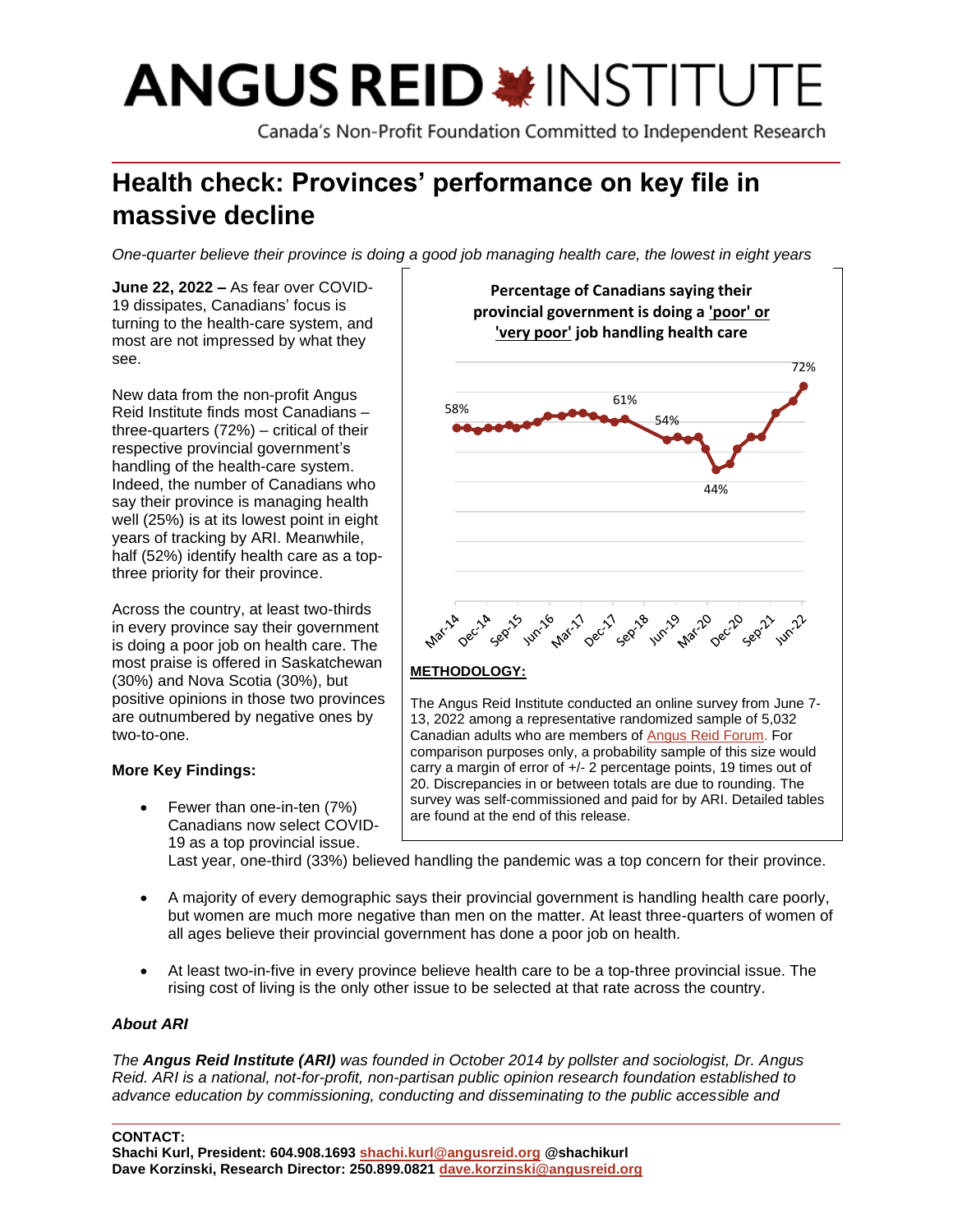

Page **2** of **13**

*impartial statistical data, research and policy analysis on economics, political science, philanthropy, public administration, domestic and international affairs and other socio-economic issues of importance to Canada and its world.*

*Note: Because its small population precludes drawing discrete samples over multiple waves, data on Prince Edward Island is not released.*

#### **INDEX**

- **Half of Canadians select health care as a top provincial issue**
- **Residents critical of their respective provincial governments' performance on health**
- **Individual provincial performance on health care**

## **Half of Canadians select health care as a top provincial issue**

Health care is consistently a top priority for Canadians. Nationally, it's consistently [among the top-three](https://angusreid.org/canadas-health-care-system/)  [issues](https://angusreid.org/canadas-health-care-system/) when respondents are asked about the top concerns facing Canada.

Provincially, too, health care ranks high among the issues presented to respondents. In the last three years, at least two-in-five said it was a top-three priority for them personally when they consider the various issues facing their province.

As concern over COVID-19 fades, Canadians are renewing focus on the health system. Since October, half selected health care as a provincial top issue, even as COVID-19 concern has dropped precipitously:





With inflation hitting highs not seen in three decades, cost of living has become the top provincial issue for many Canadians. Still, half select health care as a top-three issue, trumping other pressing concerns such as housing affordability (31%), climate change (26%), and the economy and jobs (25%).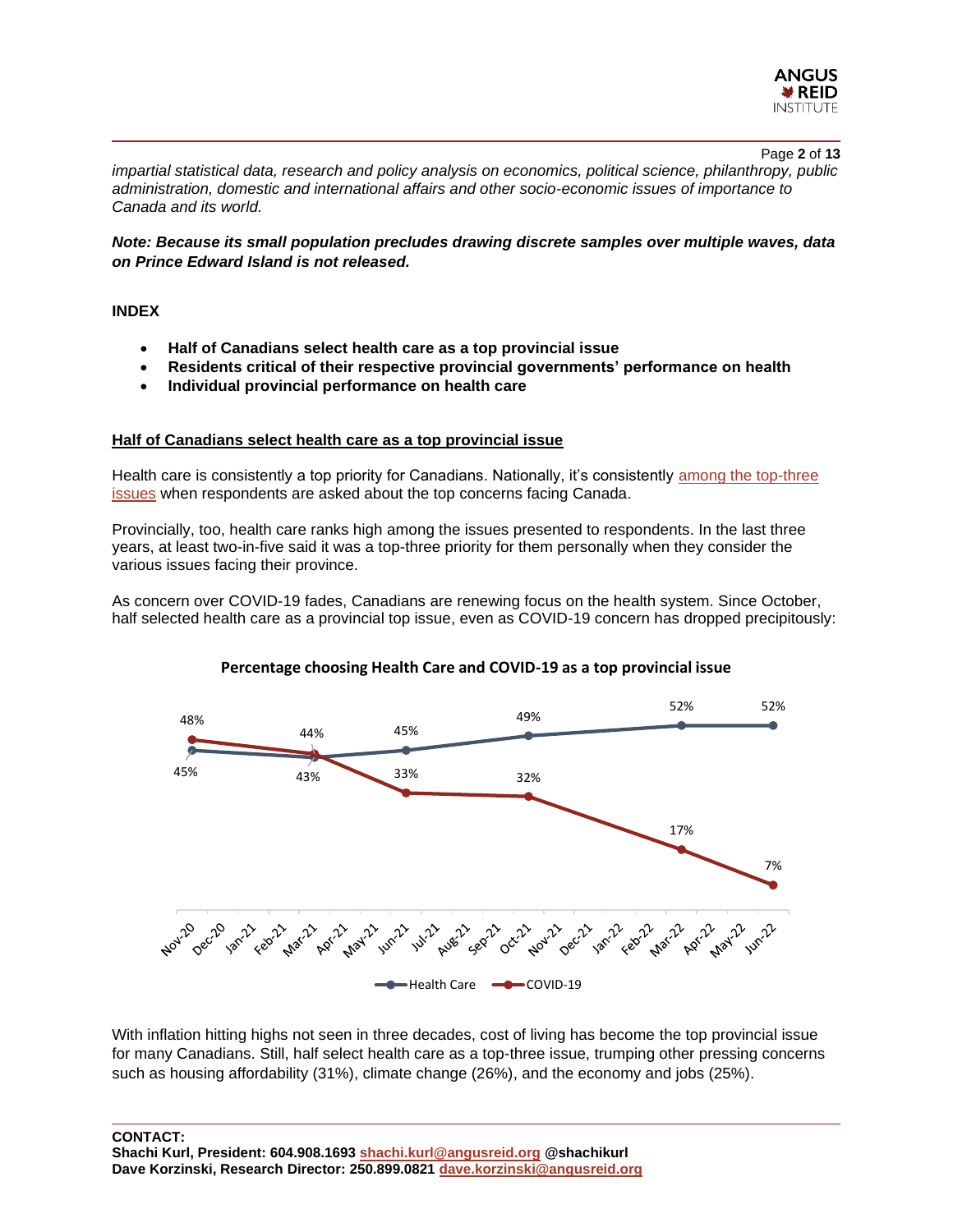

Page **3** of **13**

# **Top provincial issues (Up to three chosen; all respondents, n=5,032)**



While affordability and the rising cost of living is front of mind for many Canadians as rampant inflation increases the price of nearly everything, health care is the only other issue which garners top-three consideration for at least two-in-five in every province.

| Top three provincial issues<br>(Up to three chosen) |                                               |                                               |                                               |                                               |                                               |                                               |                                               |                                               |
|-----------------------------------------------------|-----------------------------------------------|-----------------------------------------------|-----------------------------------------------|-----------------------------------------------|-----------------------------------------------|-----------------------------------------------|-----------------------------------------------|-----------------------------------------------|
| <b>Province</b>                                     |                                               |                                               |                                               |                                               |                                               |                                               |                                               |                                               |
| BC.<br>$(n=615)$                                    | <b>AB</b><br>(n=592)                          | <b>SK</b><br>$(n=594)$                        | <b>MB</b><br>$(n=468)$                        | <b>ON</b><br>$(n=1,041)$                      | QC<br>$(n=814)$                               | <b>NB</b><br>(n=247)                          | <b>NS</b><br>$(n=330)$                        | <b>NL</b><br>(n=201)                          |
| Cost of<br>living/<br><b>Inflation</b><br>61%       | Cost of<br>living/<br><b>Inflation</b><br>66% | Cost of<br>living/<br><b>Inflation</b><br>68% | Cost of<br>living/<br><b>Inflation</b><br>67% | Cost of<br>living/<br><b>Inflation</b><br>63% | Cost of<br>living/<br><b>Inflation</b><br>63% | <b>Health</b><br>Care<br>64%                  | <b>Health</b><br>Care<br>62%                  | Cost of<br>living/<br><b>Inflation</b><br>76% |
| <b>Health</b><br>Care<br>47%                        | <b>Health</b><br>Care<br>44%                  | <b>Health</b><br>Care<br><b>47%</b>           | <b>Health</b><br>Care<br>55%                  | <b>Health</b><br>Care<br>49%                  | <b>Health</b><br>Care<br>59%                  | Cost of<br>livina/<br><b>Inflation</b><br>63% | Cost of<br>livina/<br><b>Inflation</b><br>61% | <b>Health</b><br>Care<br>68%                  |
| <b>Housing</b><br><b>Costs</b><br>43%               | <b>The</b><br>Economy/<br><b>Jobs</b><br>36%  | <b>The</b><br>Economy/<br><b>Jobs</b><br>31%  | The:<br>Economy/<br>Jobs<br>24%               | <b>Housing</b><br>Costs<br>36%                | <b>Climate</b><br>Change<br>31%               | <b>Housing</b><br><b>Costs</b><br>33%         | <b>Housing</b><br><b>Costs</b><br>37%         | <b>The Deficit</b><br>32%                     |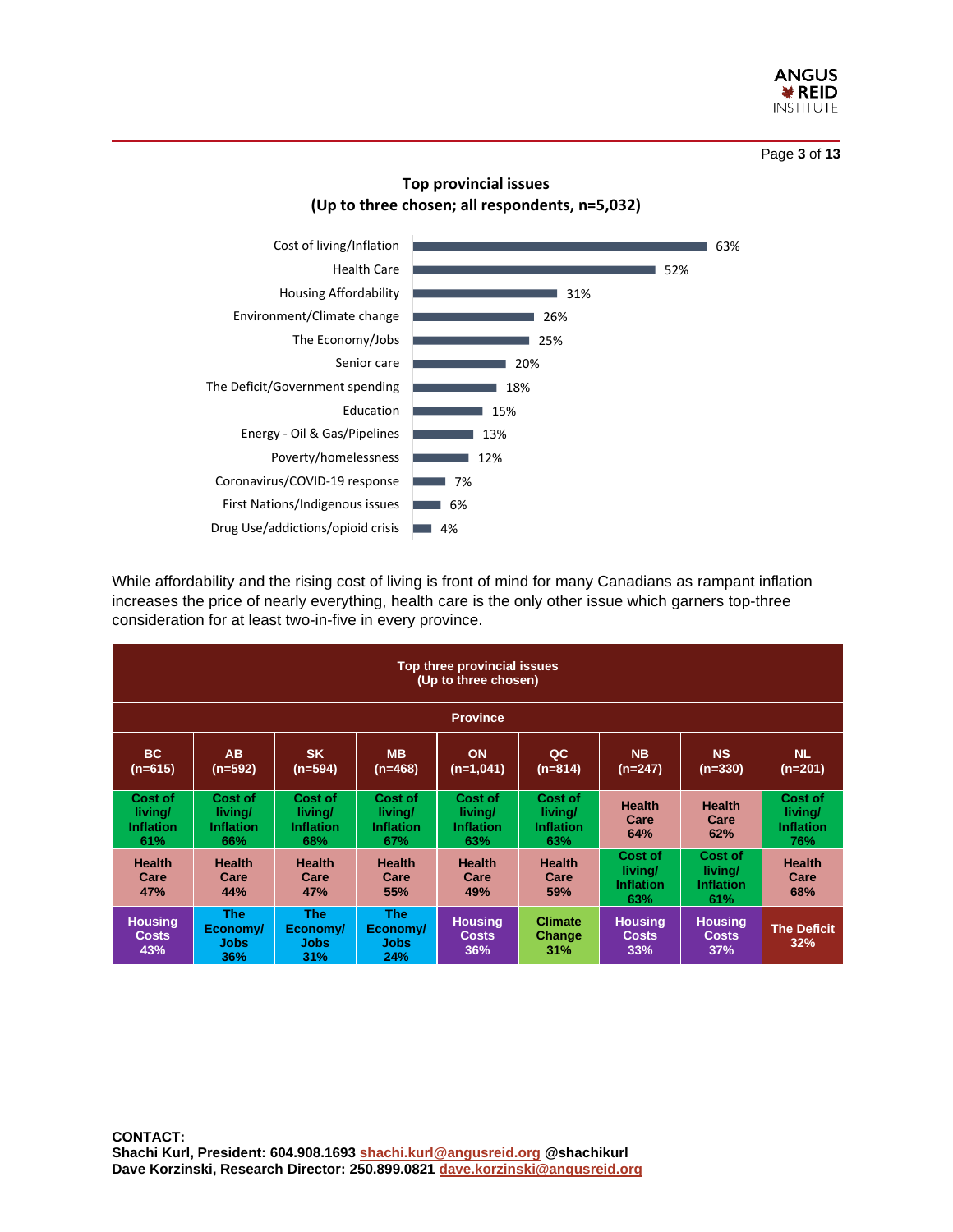

#### Page **4** of **13**

Older Canadians are much more preoccupied with concerns over health care. Three-in-five men over the age of 54 and more than two-thirds of women that age select health care as a top-three provincial issue.

#### **Related:**

- **[Access to health care a significant problem for one-in-five Canadians 55 and older](https://angusreid.org/senior-health-access/)**
- **[Welcome or worry? Aging causes anxiety for some, while others take it in stride](https://angusreid.org/health-aging/)**
- **[As Canadians age, struggles over access to health care extend to prescription drugs](https://angusreid.org/health-pharmacare/)**

But, with the exception of men aged 18- to 34-years-old, health care is at least the second most selected issue for all demographics:

| Top five provincial issues<br>(Up to three chosen) |                                                          |                           |                                               |                                               |                                            |  |  |
|----------------------------------------------------|----------------------------------------------------------|---------------------------|-----------------------------------------------|-----------------------------------------------|--------------------------------------------|--|--|
|                                                    | <b>Male</b>                                              |                           | <b>Female</b>                                 |                                               |                                            |  |  |
| 18-34<br>$(n=699)$                                 | 35-54<br>$(n=825)$                                       | $55+$<br>$(n=924)$        | 18-34<br>$(n=688)$                            | 35-54<br>$(n=856)$                            | $55+$<br>$(n=1,022)$                       |  |  |
| Cost of living/<br><b>Inflation</b><br>67%         | <b>Cost of living/</b><br><b>Inflation</b><br><b>71%</b> | <b>Health Care</b><br>62% | Cost of living/<br><b>Inflation</b><br>68%    | Cost of living/<br><b>Inflation</b><br>67%    | <b>Health Care</b><br>68%                  |  |  |
| <b>Housing</b><br><b>Affordability</b><br>39%      | <b>Health Care</b><br>41%                                |                           | <b>Health Care</b><br>45%                     | <b>Health Care</b><br>58%                     | Cost of living/<br><b>Inflation</b><br>56% |  |  |
| The Economy/<br><b>Jobs</b><br>39%                 | The Economy/<br><b>Jobs</b><br>37%                       | <b>Senior care</b><br>37% | <b>Housing</b><br><b>Affordability</b><br>44% | <b>Housing</b><br><b>Affordability</b><br>31% | <b>Senior care</b><br>44%                  |  |  |

#### **Residents critical of their respective provincial governments' performance on health**

The COVID-19 pandemic put the health-care system under considerable strain. For some provinces, an inadequate supply of hospital beds combined with a surge of COVID-19 cases [required](https://www.cbc.ca/news/canada/manitoba/sask-looking-send-covid-patients-manitoba-1.6211852) [patients](https://winnipeg.ctvnews.ca/manitoba-transferring-more-covid-19-patients-out-of-province-after-setting-icu-admission-record-1.5448839) to be [sent out of province](https://www.cbc.ca/news/canada/calgary/alberta-asks-ottawa-for-covid-19-help-1.6184484) for treatment. While COVID-19 cases are down from hospital-overwhelming peaks, provincial governments are left to deal with [surgical backlogs caused by delayed care throughout the](https://globalnews.ca/news/8776719/covid-canada-surgery-backlog-provinces/)  [pandemic.](https://globalnews.ca/news/8776719/covid-canada-surgery-backlog-provinces/)

Still, while the pandemic may have brought the spotlight that exposed the cracks in the foundation, the health-care system was not on solid ground even before COVID-19 arrived in Canada. As the first COVID-19 shutdowns occurred, Canada had [fewer acute care beds per capita](https://policyoptions.irpp.org/fr/magazines/march-2020/coronavirus-is-about-to-reveal-how-fragile-our-health-system-is/) than any other OECD country except Mexico and a [90 per cent occupancy rate for the beds that were there.](https://policyoptions.irpp.org/fr/magazines/march-2020/coronavirus-is-about-to-reveal-how-fragile-our-health-system-is/) In 1976, Canada had [4.99 beds per 1,000 people.](https://policyoptions.irpp.org/fr/magazines/march-2020/coronavirus-is-about-to-reveal-how-fragile-our-health-system-is/) There was 1.95 beds per 1,000 people [in 2020.](https://policyoptions.irpp.org/fr/magazines/march-2020/coronavirus-is-about-to-reveal-how-fragile-our-health-system-is/) In [a prescient March](https://policyoptions.irpp.org/fr/magazines/march-2020/coronavirus-is-about-to-reveal-how-fragile-our-health-system-is/)  2020 piece [in Policy Options,](https://policyoptions.irpp.org/fr/magazines/march-2020/coronavirus-is-about-to-reveal-how-fragile-our-health-system-is/) Frances Woolley wrote that the capacity deficit was due to provincial politicians placing a premium on short-term benefits over the long-term investments of building the capital necessary to expand the health-care system.

**CONTACT:**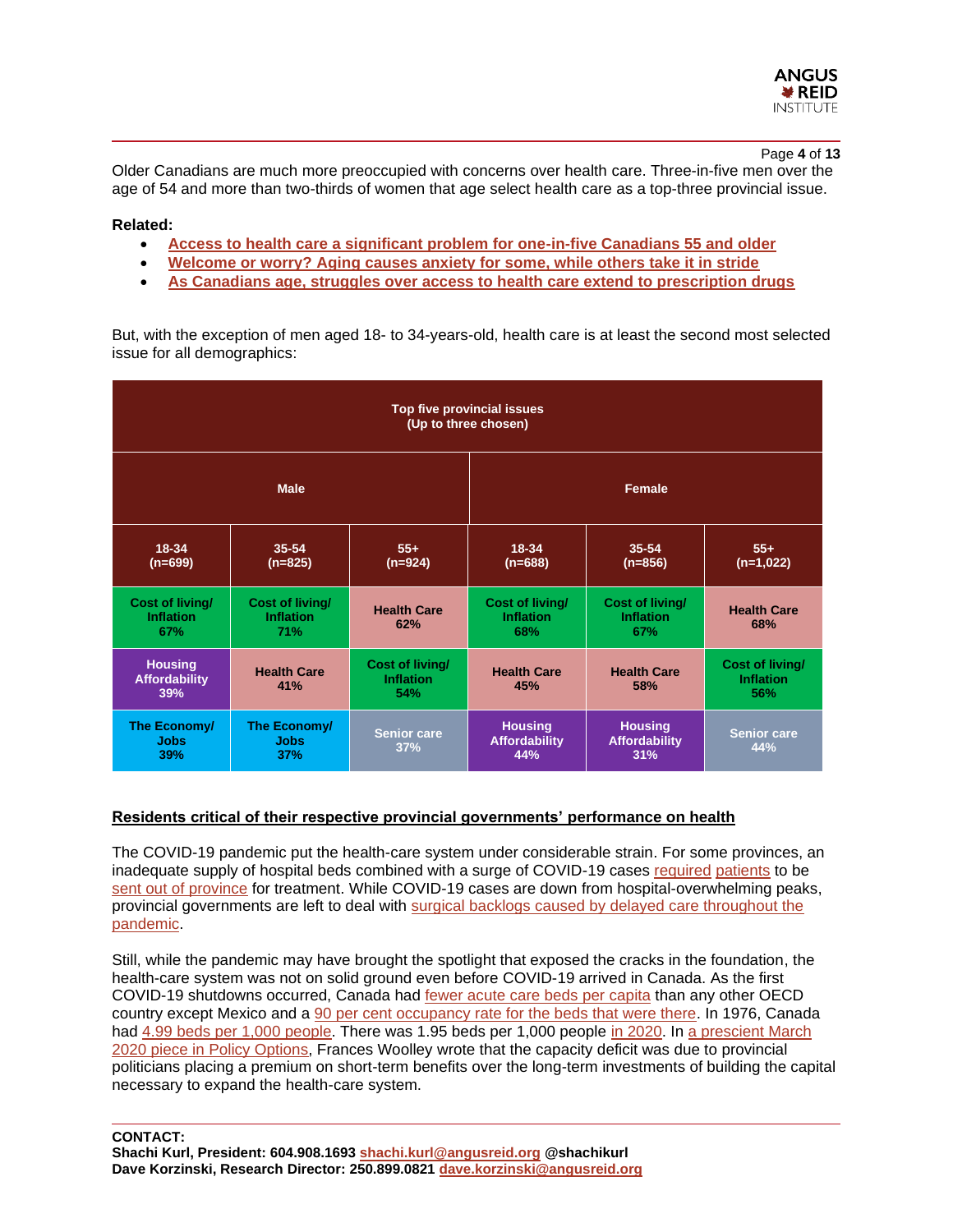

#### Page **5** of **13**

#### **Related: [Twice as many say their province's health care system has 'deteriorated' as say it has](https://angusreid.org/senior-health-access/)  [improved](https://angusreid.org/senior-health-access/)**

Before the pandemic, there were nearly [five million Canadians](https://www.ctvnews.ca/health/despite-more-doctors-many-canadians-don-t-have-a-family-physician-report-1.4611149) without a family doctor. The problem has not improved in the interim, [as](https://www.theglobeandmail.com/canada/british-columbia/article-western-canada-bc-grapples-with-a-family-doctor-shortage/) [many](https://www.tvo.org/article/where-the-parties-stand-on-doctor-shortages) [provinces](https://www.thestar.com/news/canada/2022/05/16/99-family-doctor-jobs-have-been-left-empty-in-canadas-yearly-hiring-of-medical-graduates.html) [deal](https://dailyhive.com/montreal/quebec-family-doctor-shortage) with shortages in family doctors, despite [an](https://www.ctvnews.ca/health/despite-more-doctors-many-canadians-don-t-have-a-family-physician-report-1.4611149)  [increasing number of doctors overall.](https://www.ctvnews.ca/health/despite-more-doctors-many-canadians-don-t-have-a-family-physician-report-1.4611149)

After two years of seeing the health system struggle, Canadians have exited a pandemic honeymoon period when they were more likely to feel provincial governments were handling the health portfolio well. At the onset of the pandemic, 53 per cent said their provincial government was doing a good job managing health care. That number has now fallen to 25 per cent, the lowest figure in eight years of tracking by ARI.



Across the country, at most, three-in-ten believe their provincial government is doing a good job managing health care. Those in Saskatchewan and Nova Scotia are the most approving of their respective governments' handling of the health system. Still, two-thirds in those provinces would say the provincial government is instead doing a bad job on health: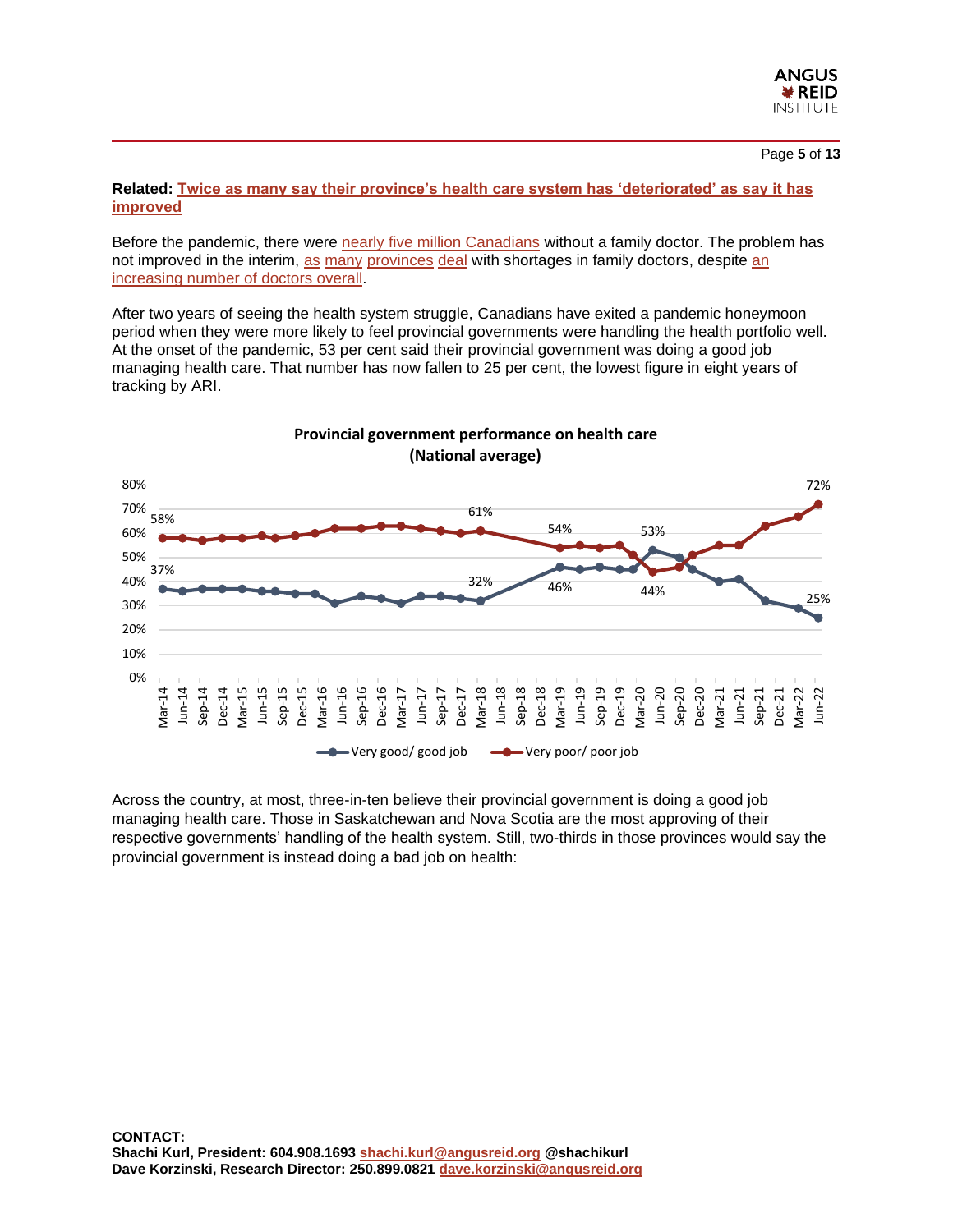

Page **6** of **13**



# **Do you think the current provincial government is doing a good job or a poor job in health care?**

*\*Note: Because its small population precludes drawing discrete samples over multiple waves, data on Prince Edward Island is not released.*

Negative assessments of provincial governments' performance on health outweigh positive ones across all demographics, as well. However, women are more negative than men in their appraisal of the provinces' handling of health. At least three-quarters of women of all ages believe their provincial government is doing a poor job on the health file; comparatively, two-thirds of men over the age of 54 say the same: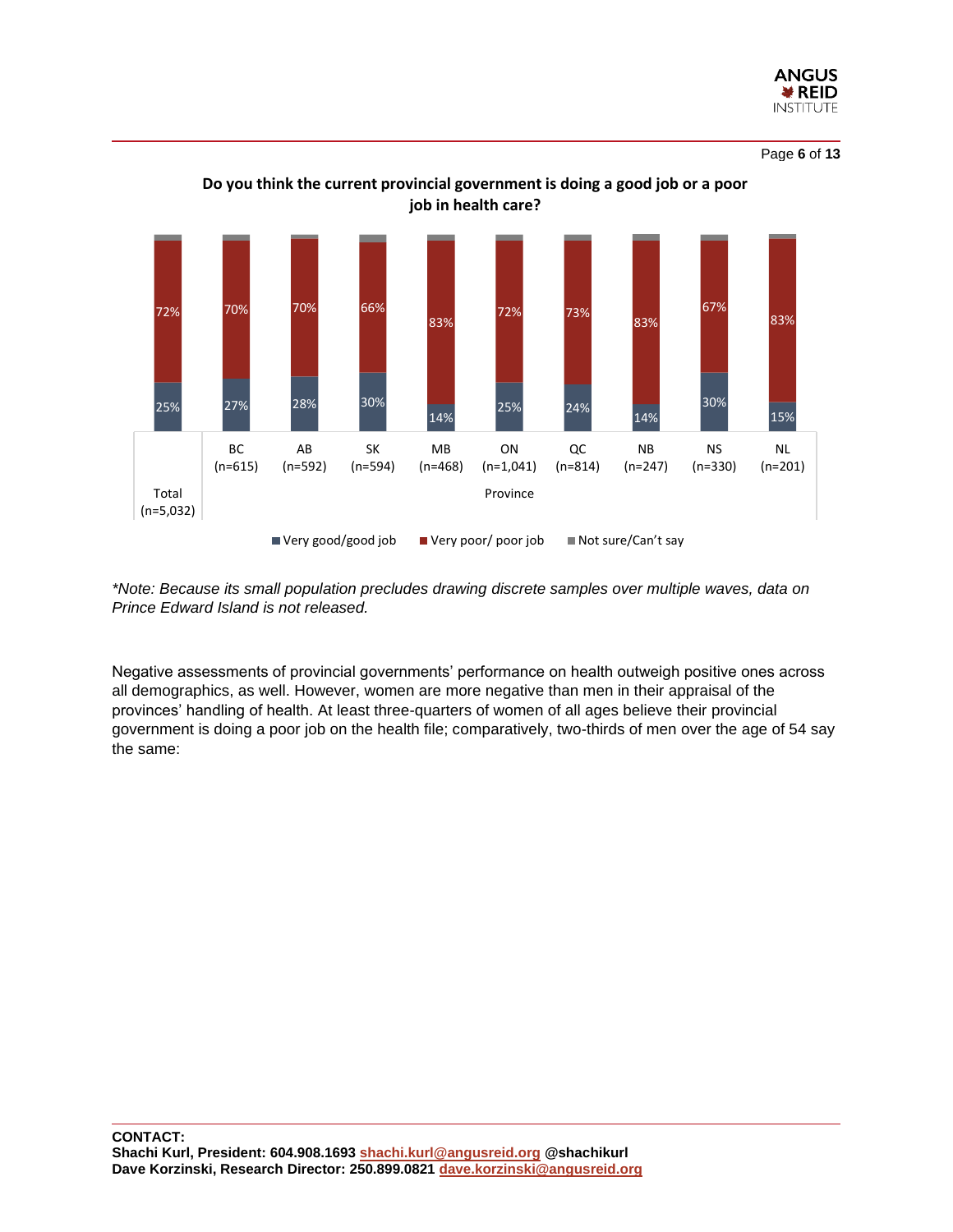

Page **7** of **13**



# **Do you think the current provincial government is doing a good job or a poor job in health care?**

#### **Individual provincial performance on health care**

#### **British Columbia**

While those who say they will vote for the BCNDP if an election were held today are more likely to say the B.C. government has done well on health care, half (53%) believe the government has done a poor job on that file. Meanwhile, younger British Columbians are more positive than older ones. One-third (35%) of 18- to 34-year-olds believe the government is handling health care well. Comparatively, one-quarter of those over the age of 34 say the B.C. government has done a good job on health. [\(See detailed tables.](https://angusreid.org/wp-content/uploads/2022/06/2022.06.21_Health_care_province_tables.pdf))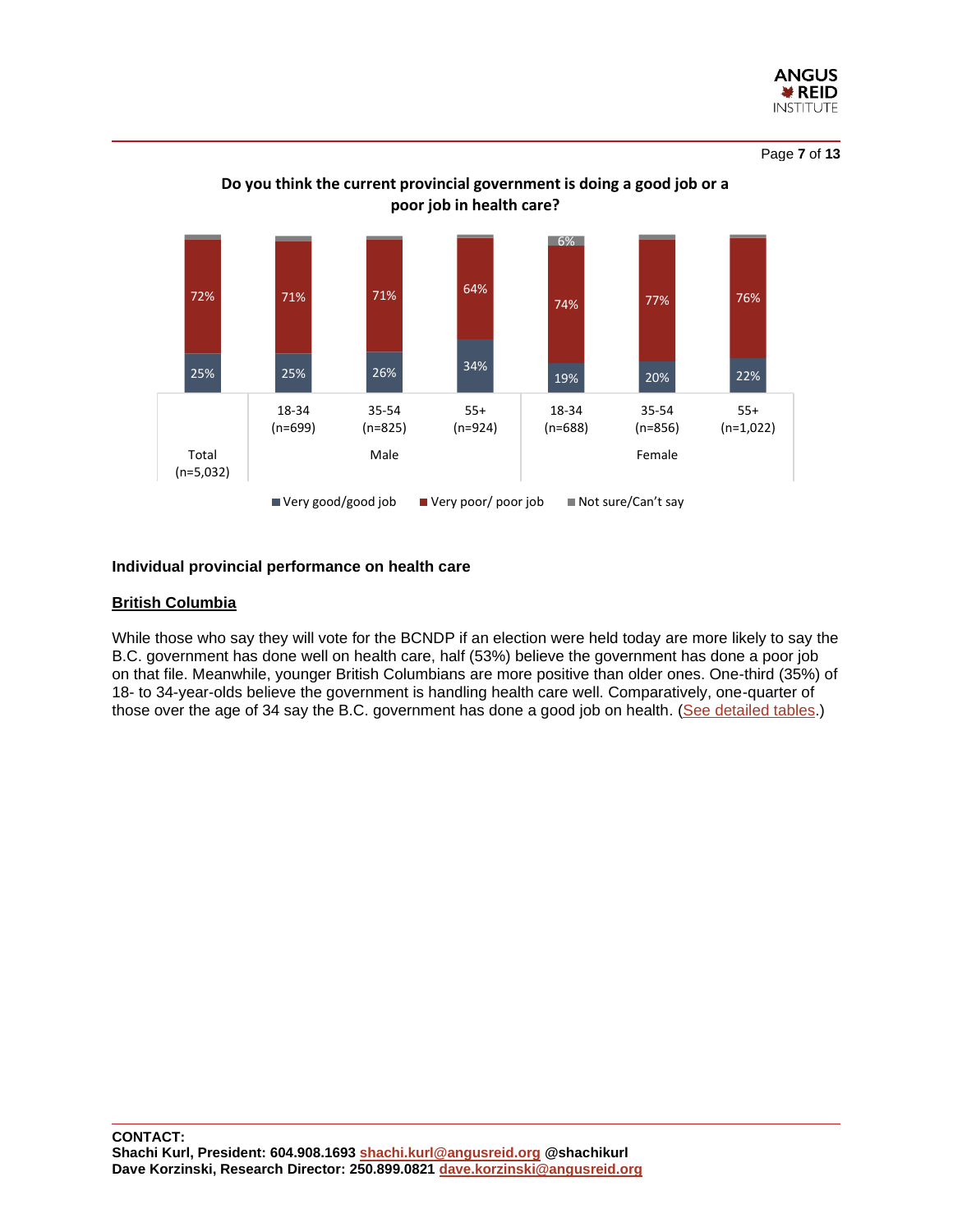

Page **8** of **13**



#### **Alberta**

Men (36%) and older Albertans (55+, 34%) are more likely to believe the UCP government has done a good job on health care. Still, positive appraisal among those groups tops out at one third. Meanwhile, three-quarters of women (77%), 18- to 34-year-olds (72%) and 35- to 54-year-olds (73%) say instead the Alberta government has done poorly managing the health system. [\(See detailed tables.](https://angusreid.org/wp-content/uploads/2022/06/2022.06.21_Health_care_province_tables.pdf))



#### **Alberta government performance on health care**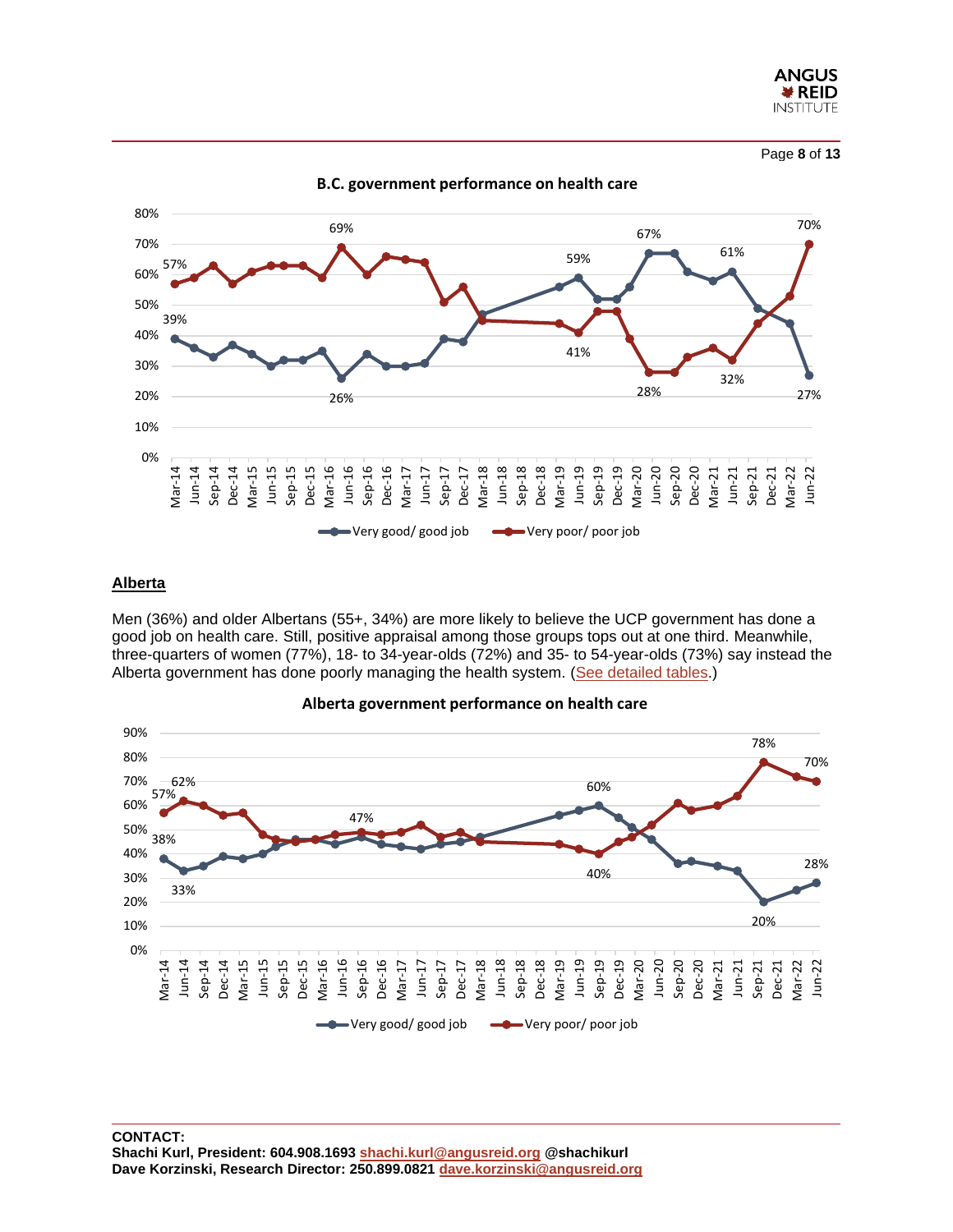

#### **Saskatchewan**

Though neither is more positive than negative, there are differing opinions between residents of the province's two biggest cities on how well the Saskatchewan Party is handling health care. More people (33%) in Saskatoon than in Regina (21%) believe the government is doing a good job. [\(See detailed](https://angusreid.org/wp-content/uploads/2022/06/2022.06.21_Health_care_province_tables.pdf)  [tables.](https://angusreid.org/wp-content/uploads/2022/06/2022.06.21_Health_care_province_tables.pdf))



## **Saskatchewan government performance on health care**

#### **Manitoba**

The opinions of the Manitoba government's performance on health care are overwhelmingly negative across all demographics, but women are more negative than men. Approaching nine-in-ten (87%) of women in Manitoba believe the government has done poorly on health; fewer men – four-in-five (79%) – agree. [\(See detailed tables.](https://angusreid.org/wp-content/uploads/2022/06/2022.06.21_Health_care_province_tables.pdf))



**CONTACT:**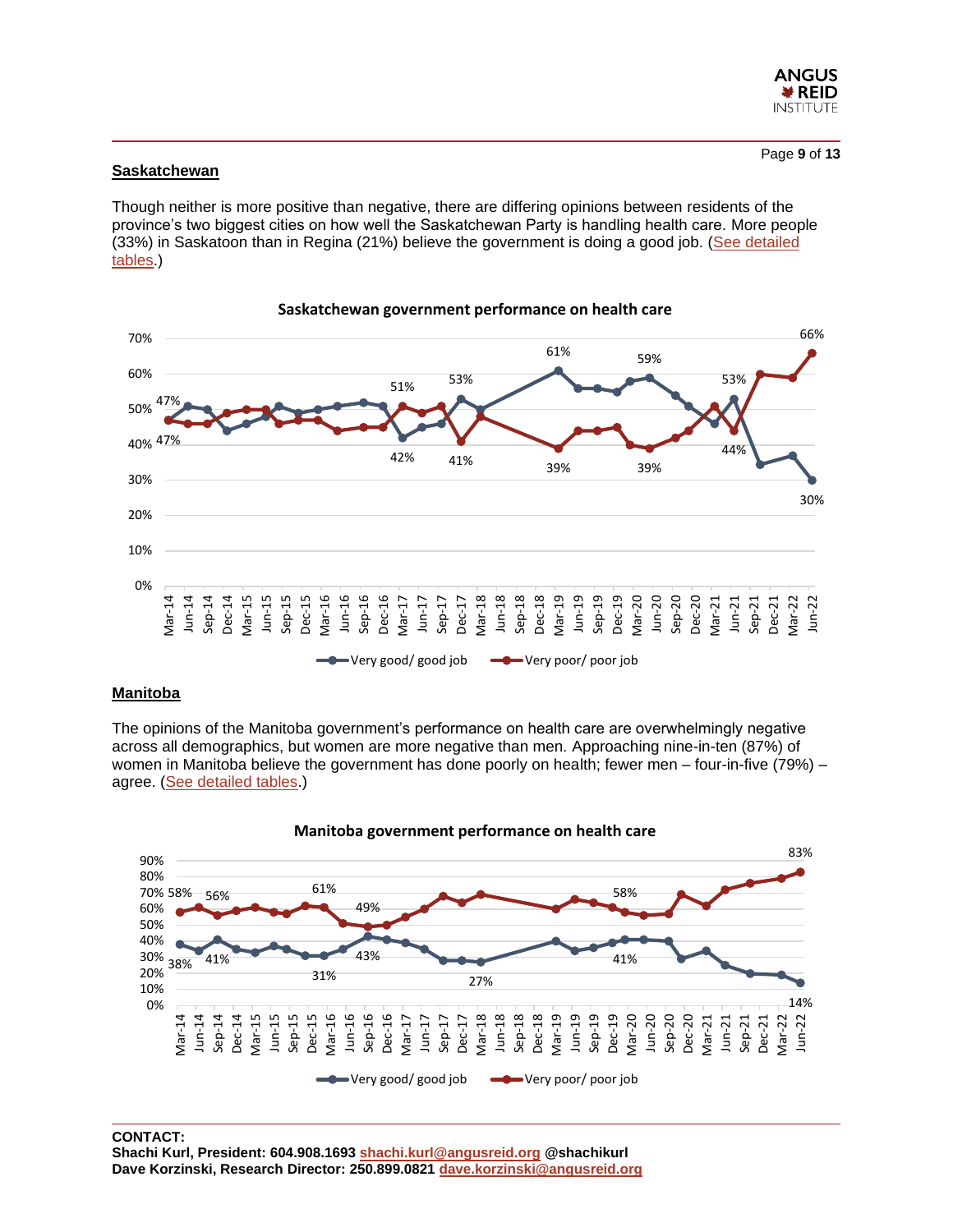

#### **Ontario**

Half (47%) of those who voted for Doug Ford and the PCPO party in the recent election say the government has done well on health. Still, half (50%) disagree. Meanwhile, nearly all who voted NDP (90%) and Liberal (86%) believe the PCPO government has mishandled the province's health system. There is also a regional difference in Ontarians' appraisal of the PCPO performance on health care. Fourin-five in the Toronto core (416 area code) say the government has done poorly on health. In the Toronto outskirts, in the 905, two-thirds (67%) say the same. [\(See detailed tables.](https://angusreid.org/wp-content/uploads/2022/06/2022.06.21_Health_care_province_tables.pdf))



#### **Ontario government performance on health care**

# **Quebec**

Those who intend to vote Coalition Avenir Québec if an election were held today are much more likely than other party supporters to believe the CAQ and Premier François Legault has done a good job managing health care in the province – a majority (57%) say this. Those who intend to vote Parti Québécois (25% good or very good job), Québec Solidaire (18%), Liberal (6%), and Conservative (3%) are much more critical. [\(See detailed tables.](https://angusreid.org/wp-content/uploads/2022/06/2022.06.21_Health_care_province_tables.pdf))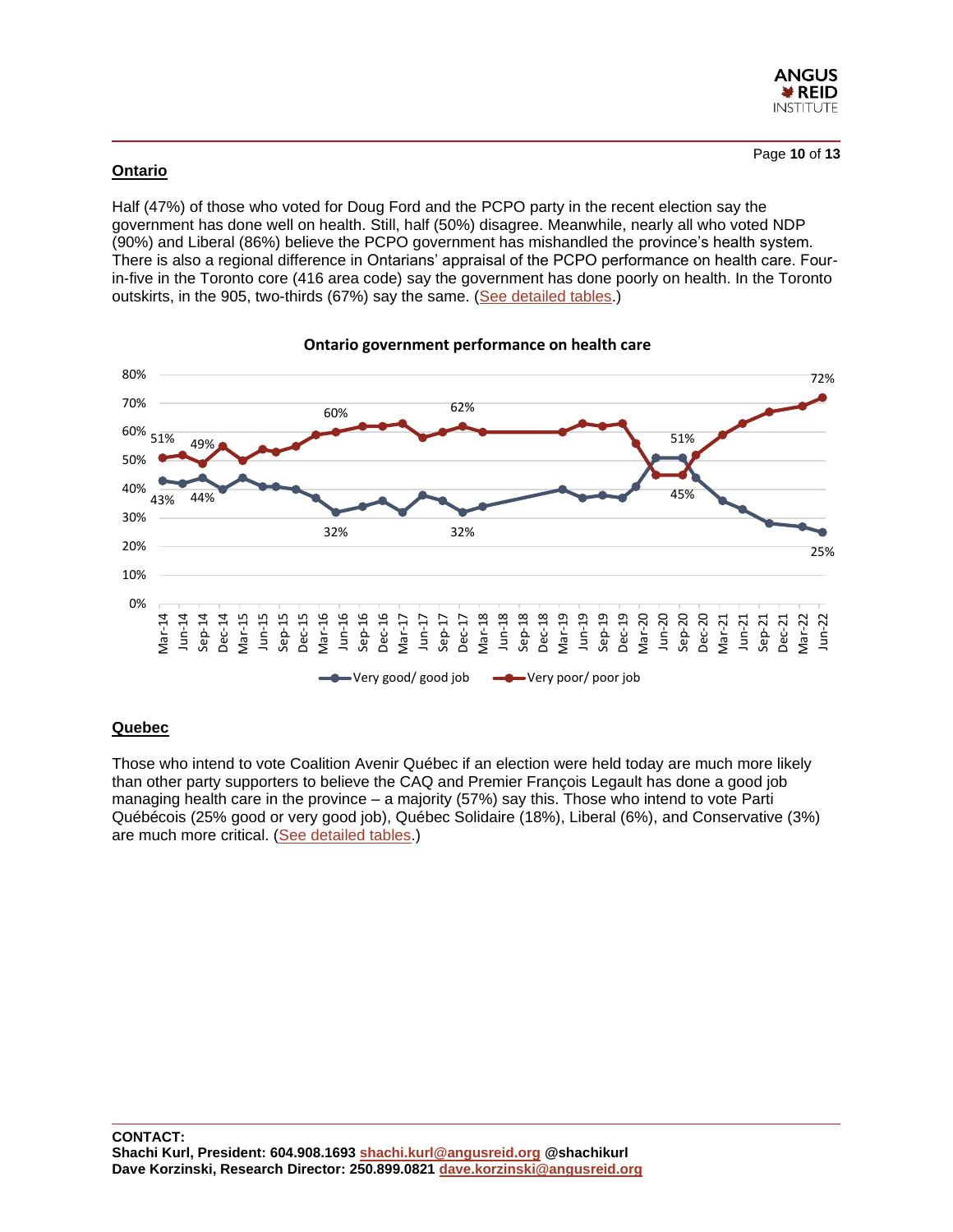

Page **11** of **13**

26% 29% 21% 28% 17% 56% 53% 48% 24% 69% 68% 66% 77% 44% 43% 73% 0% 10% 20% 30% 40% 50% 60% 70% 80% 69% 90% Mar-14 Jun-14 Sep-14 Dec-14 Mar-15 Jun-15 Sep-15 Dec-15 Mar-16 Jun-16 Sep-16 Dec-16 Mar-17 Jun-17 Sep-17 Dec-17 Mar-18 Jun-18 Sep-18 Dec-18 Mar-19 Jun-19 Sep-19 Dec-19 Mar-20 Jun-20 Sep-20 Dec-20 Mar-21 Jun-21 Sep-21 Dec-21 Mar-22 Jun-22 **Quebec government performance on health care** Very good/ good job Very poor/ poor job

#### **New Brunswick**

There are no bright spots for the New Brunswick government in residents' appraisal of its performance on the health file. At least four-in-five men and women, and every age group, believe the government has handled the health system poorly. [\(See detailed tables.](https://angusreid.org/wp-content/uploads/2022/06/2022.06.21_Health_care_province_tables.pdf))



#### **New Brunswick government performance on health care**

#### **Nova Scotia**

Men (40%) are nearly twice as likely as women (21%) to believe the Nova Scotia government has done a good job on health. Still, a majority (56%) of men would disagree. [\(See detailed tables.](https://angusreid.org/wp-content/uploads/2022/06/2022.06.21_Health_care_province_tables.pdf))

#### **CONTACT:**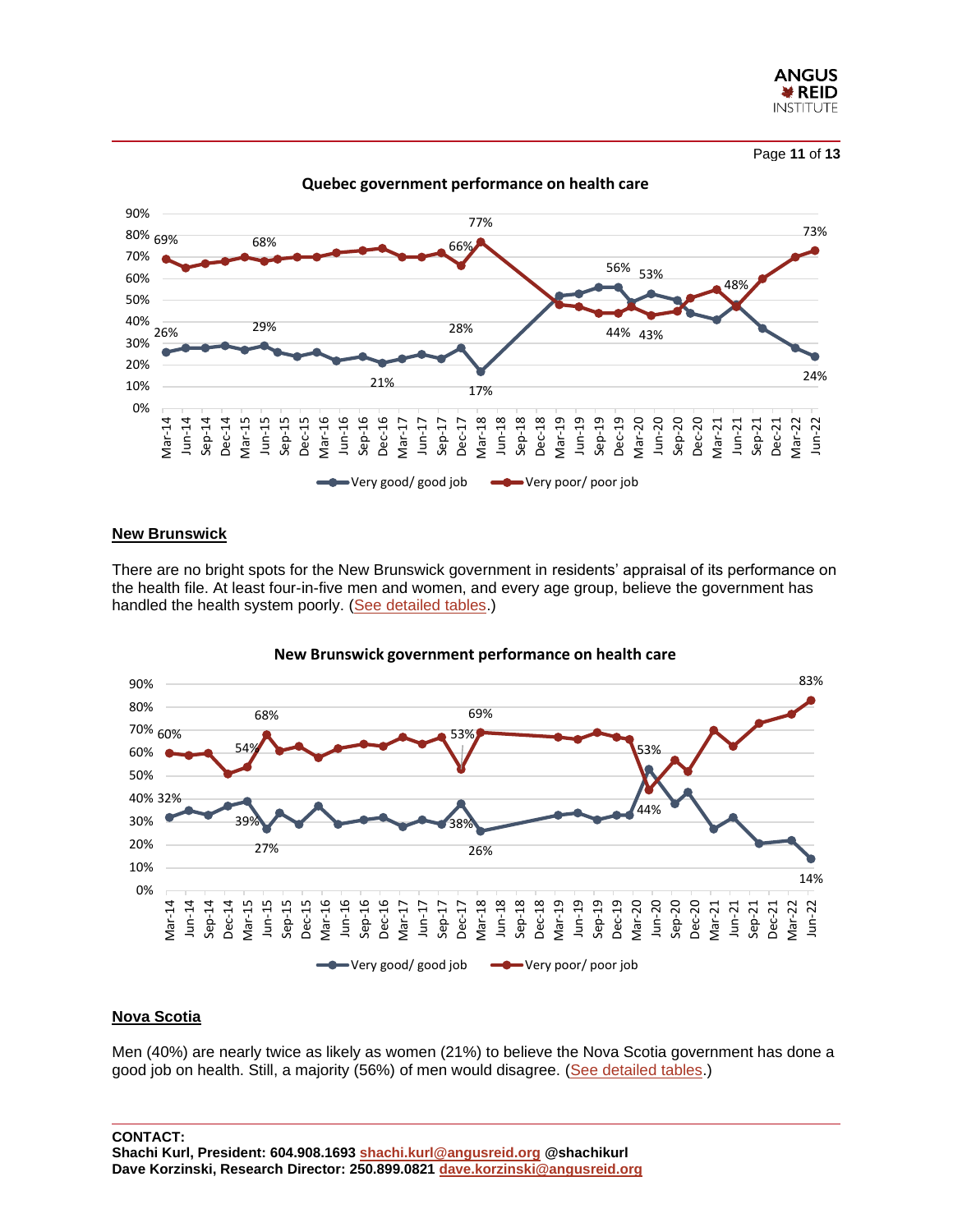



#### **Newfoundland and Labrador**

Negative opinions of the Liberal government's performance on health dominate all demographics in Newfoundland and Labrador. [\(See detailed tables.](https://angusreid.org/wp-content/uploads/2022/06/2022.06.21_Health_care_province_tables.pdf))



#### **Newfoundland and Labrador government performance on health care**